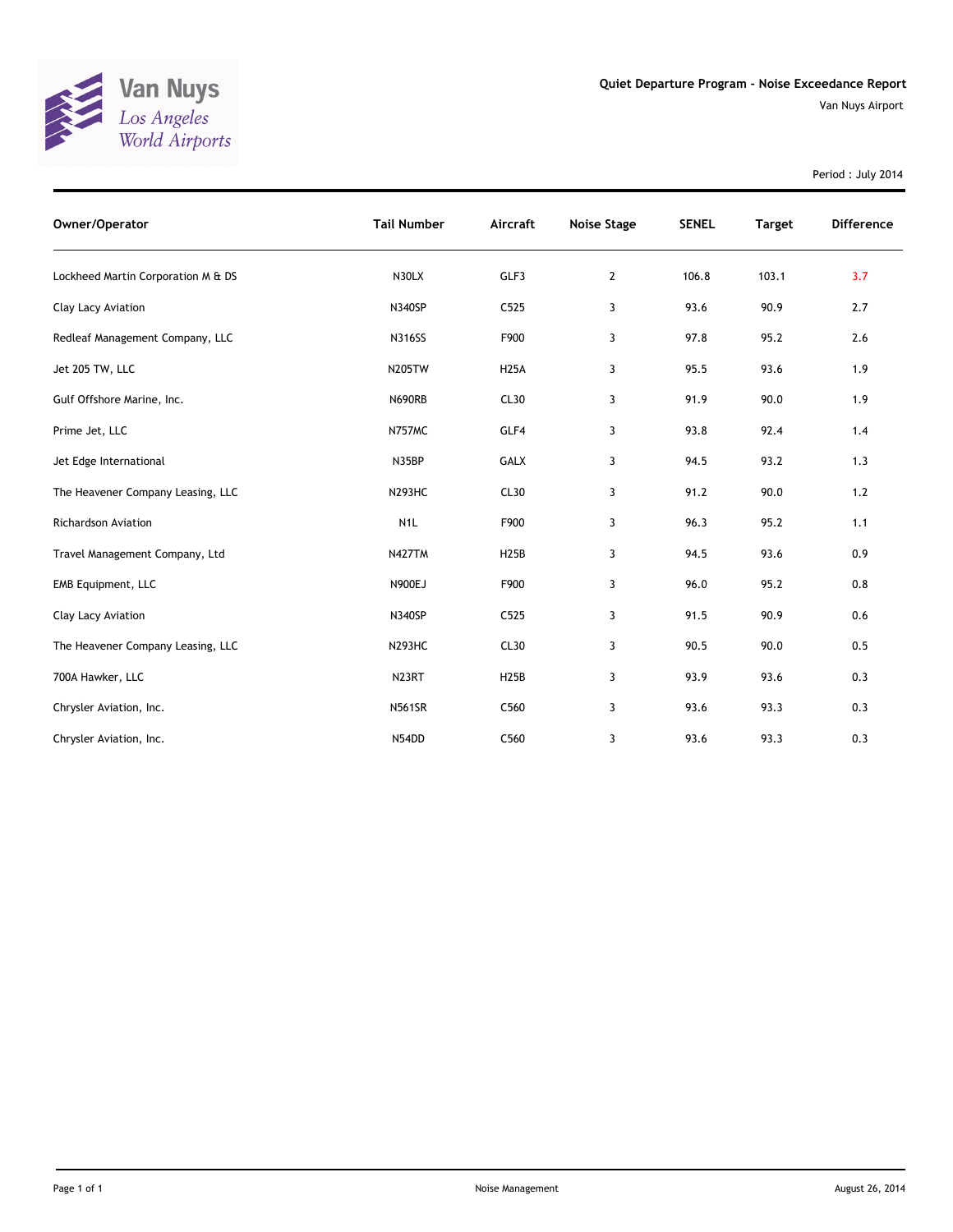

Period : July 2014

| Owner/Operator                         | <b>Departures Exceeding</b><br><b>Target Noise Level</b> | <b>Total Southbound</b><br>Jet Departures |
|----------------------------------------|----------------------------------------------------------|-------------------------------------------|
| The Heavener Company Leasing, LLC      | $\overline{2}$                                           | 6                                         |
| Chrysler Aviation, Inc.                | $\overline{2}$                                           | 43                                        |
| Clay Lacy Aviation                     | $\overline{2}$                                           | 165                                       |
| EMB Equipment, LLC                     | $\mathbf{1}$                                             | $\mathbf{1}$                              |
| Gulf Offshore Marine, Inc.             | 1                                                        | 1                                         |
| Redleaf Management Company, LLC        | 1                                                        |                                           |
| 700A Hawker, LLC                       | 1                                                        | 2                                         |
| Jet 205 TW, LLC                        | 1                                                        | 2                                         |
| Lockheed Martin Corporation M & DS     |                                                          | 2                                         |
| Prime Jet, LLC                         |                                                          | 6                                         |
| <b>Richardson Aviation</b>             |                                                          | 6                                         |
| Travel Management Company, Ltd         |                                                          | 24                                        |
| Jet Edge International                 | 1                                                        | 47                                        |
| 2098963 Ontario, Ltd.                  | $\mathbf 0$                                              | $\mathbf{1}$                              |
| 5161 Romeo, LLC                        | 0                                                        | 1                                         |
| 5664, LLC                              | 0                                                        |                                           |
| 921BE, LLC                             | 0                                                        |                                           |
| A Joy Aviation, LLC                    | 0                                                        |                                           |
| ACM Aviation Services, Inc.            | 0                                                        |                                           |
| Adir Management Services, LLC          | 0                                                        |                                           |
| Aero Jet Services, LLC                 | 0                                                        |                                           |
| Aero Timber Partners, LLC              | 0                                                        |                                           |
| Aero Way, Inc.                         | 0                                                        |                                           |
| Aerolineas Ejecutivas, SA de CV        | 0                                                        |                                           |
| AG Spanos Jet Center, Inc.             | 0                                                        |                                           |
| Aguila Aviation, LLC                   | 0                                                        |                                           |
| Airborne, Inc. DBA FirstFlight         | 0                                                        |                                           |
| Aircraft Guaranty Corporation          | 0                                                        |                                           |
| AirJet Services, LLC                   | 0                                                        |                                           |
| Allstate Insurance Company             | 0                                                        |                                           |
| Amjet Executive SA                     | 0                                                        |                                           |
| Andrew Bettis Aviation                 | 0                                                        |                                           |
| Apollo Management, LP                  | 0                                                        |                                           |
| AT&T, Inc.                             | 0                                                        |                                           |
| Atlanta Jet, Inc.                      | 0                                                        |                                           |
| Avalon Capital Group, LLC              | 0                                                        |                                           |
| <b>Aviation West Charters</b>          | 0                                                        |                                           |
| B & J Leasing, Inc.                    | 0                                                        |                                           |
| Ball Air, LLC                          | 0                                                        |                                           |
| Banc of America Leasing & Capital, LLC | 0                                                        | 1                                         |

The Van Nuys Airport Fly Friendly - Quiet Departure Program asks that operators of jet aircraft use manufacturer's or NBAA quiet departure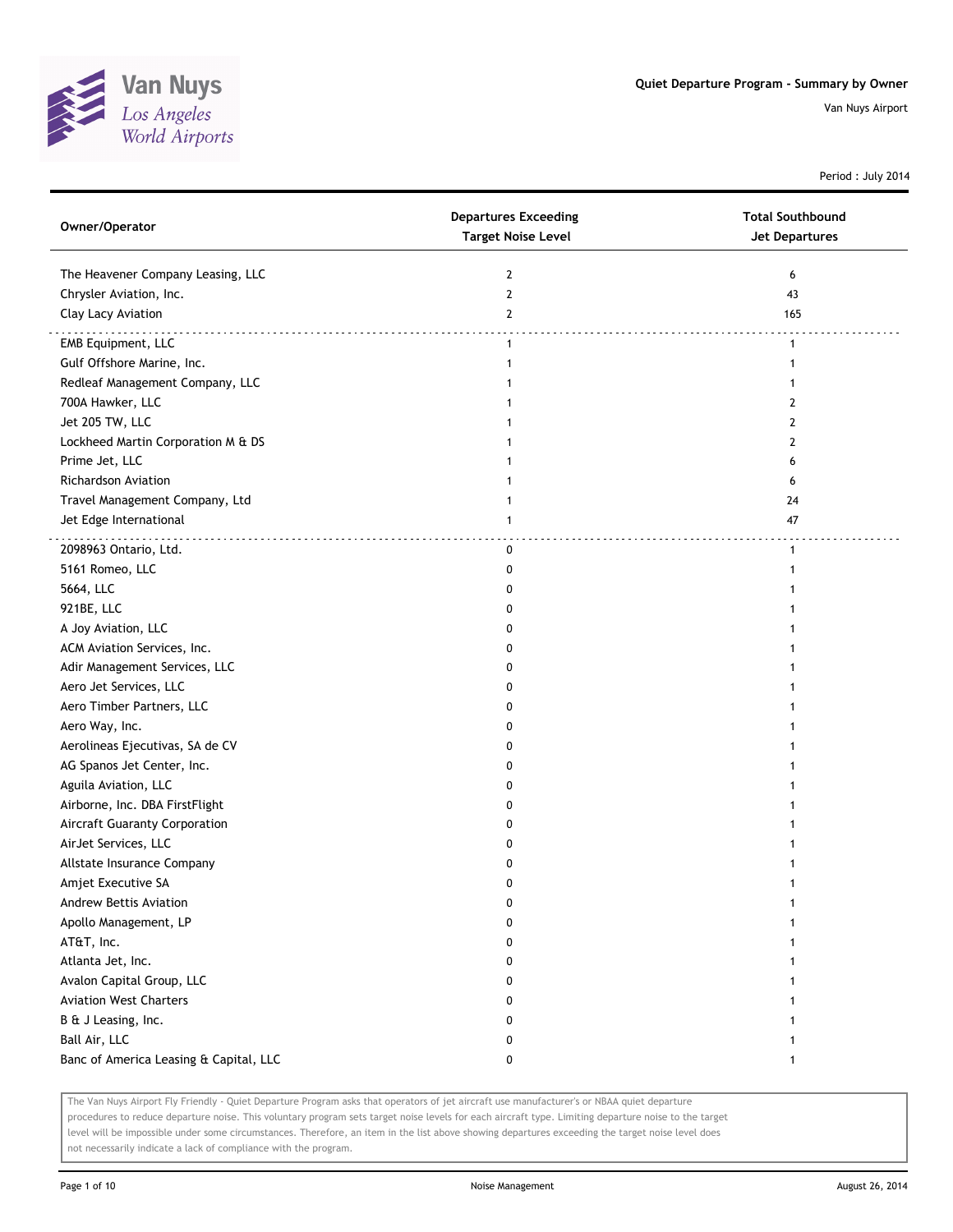

Period : July 2014

| Owner/Operator                     | <b>Departures Exceeding</b><br><b>Target Noise Level</b> | <b>Total Southbound</b><br><b>Jet Departures</b> |
|------------------------------------|----------------------------------------------------------|--------------------------------------------------|
| Bank of America Leasing            | 0                                                        | 1                                                |
| <b>Bays Investment Corporation</b> | 0                                                        |                                                  |
| Beckwith Entertainment Group, LLC  | 0                                                        |                                                  |
| Big Dog Aviation, LLC              | 0                                                        |                                                  |
| Birds Eye Management, Inc.         | 0                                                        |                                                  |
| Bopper Airways, LLC                | 0                                                        |                                                  |
| C F Industries, Flight Operations  | 0                                                        |                                                  |
| C&B, LLC                           | 0                                                        |                                                  |
| CAA Leasing Enterprises, Inc.      | 0                                                        |                                                  |
| Caliber Jet                        | 0                                                        |                                                  |
| Capital Holdings 182, LLC          | 0                                                        |                                                  |
| Carlton Place Leasing, LLC         | 0                                                        |                                                  |
| <b>Central Management Services</b> | 0                                                        |                                                  |
| Ceson Flight, LLC                  | 0                                                        |                                                  |
| CFS Air, LLC                       | 0                                                        |                                                  |
| CH Aircraft, LLC                   | 0                                                        |                                                  |
| Chelsea Aviation, LP               | 0                                                        |                                                  |
| Cin-Air, Ltd.                      | 0                                                        |                                                  |
| CitationAir                        | 0                                                        |                                                  |
| Clear Channel Communication, Inc.  | 0                                                        |                                                  |
| Clear Line Aviation, LLC           | 0                                                        |                                                  |
| Cloudscape, Inc.                   | 0                                                        |                                                  |
| Club Jet                           | 0                                                        |                                                  |
| Colony Capital, LLC                | 0                                                        |                                                  |
| <b>Comlux Aviation Malta</b>       | 0                                                        |                                                  |
| Corporate Air, LLC                 | 0                                                        |                                                  |
| Corporate Flight Management, Inc.  | 0                                                        |                                                  |
| Corporate Jet Management, LLC      | 0                                                        |                                                  |
| Crow Executive Air, Inc            | 0                                                        |                                                  |
| Dole Foods Flight Operations, Inc. | 0                                                        |                                                  |
| Don Davis Aviation, Inc.           | 0                                                        |                                                  |
| Dwight Management, LLC             | 0                                                        |                                                  |
| Echo Leasing, LLC                  |                                                          |                                                  |
| Edmiston Marketing, LLC            | 0                                                        |                                                  |
| Energy Education of Montana, Inc.  | 0                                                        |                                                  |
| Excellent Investment, LLC          | 0                                                        |                                                  |
| Execujet Charter Services, Inc.    | 0                                                        |                                                  |
| Fairmont Aviation, LLC             | 0                                                        |                                                  |
| Farsight Technologies, Inc.        | 0                                                        |                                                  |
| FJ900, Inc.                        | 0                                                        |                                                  |
| FL Aviation Corp.                  | 0                                                        |                                                  |

The Van Nuys Airport Fly Friendly - Quiet Departure Program asks that operators of jet aircraft use manufacturer's or NBAA quiet departure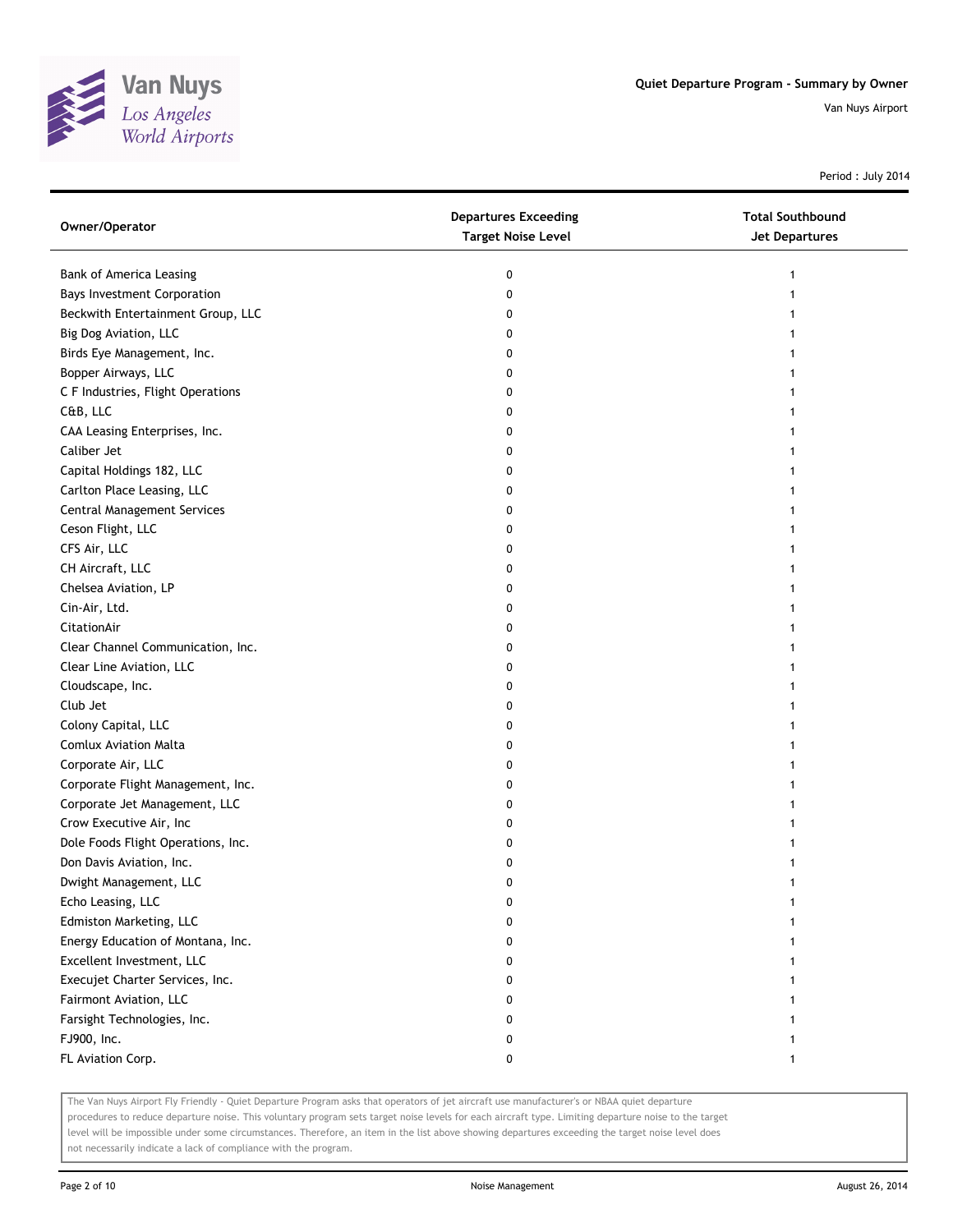

Period : July 2014

| Owner/Operator                          | <b>Departures Exceeding</b><br><b>Target Noise Level</b> | <b>Total Southbound</b><br><b>Jet Departures</b> |
|-----------------------------------------|----------------------------------------------------------|--------------------------------------------------|
| Flight Aircorp, Inc.                    | 0                                                        | 1                                                |
| Flightworks                             | 0                                                        | 1                                                |
| Fritz Duda Company                      | 0                                                        |                                                  |
| Fry's Electronics, Inc.                 | 0                                                        |                                                  |
| Gama Aviation                           | 0                                                        |                                                  |
| Gates Group Air, LLC                    | 0                                                        |                                                  |
| Gateway Aviation, Inc.                  | 0                                                        | 1                                                |
| <b>General Nutrition Corporation</b>    | 0                                                        | 1                                                |
| Glass Aviation, Inc.                    | 0                                                        | 1                                                |
| <b>Global Exec Aviation</b>             | 0                                                        |                                                  |
| Global Express Group, LLC               | 0                                                        |                                                  |
| GNLD International, LLC                 | 0                                                        |                                                  |
| Grancor Aviation Inc.                   | 0                                                        |                                                  |
| Green Two, Inc.                         | 0                                                        |                                                  |
| Guardian Armored Security, Inc.         | 0                                                        |                                                  |
| <b>Gulfstream Aerospace Corporation</b> | 0                                                        |                                                  |
| Harco Aviation, LLC                     | 0                                                        | 1                                                |
| Hard Rock Hotel                         | 0                                                        | 1                                                |
| Hawkeye Group, LLC                      | 0                                                        |                                                  |
| HCP TRS, Inc.                           | 0                                                        |                                                  |
| Heaven Express, LLC                     | 0                                                        |                                                  |
| Hill Air Company, Ltd                   | 0                                                        |                                                  |
| Hobby Lobby Stores, Inc.                | 0                                                        |                                                  |
| Hollister Aviation, LLC                 | 0                                                        |                                                  |
| Japat AG                                | 0                                                        |                                                  |
| JCG Aviation, LLC                       | 0                                                        |                                                  |
| Jem Air Holdings, LLC                   | 0                                                        |                                                  |
| Jet Aviation Flight Services, Inc.      | 0                                                        | 1                                                |
| JetSelect Aviation                      | 0                                                        |                                                  |
| JetSelect Aviation, LLC                 | 0                                                        |                                                  |
| JetSet Airlines, LLC                    | 0                                                        |                                                  |
| Jet-Ten.com, LLC                        | 0                                                        |                                                  |
| JRW Aviation, Inc.                      | U                                                        |                                                  |
| JS Family, LLC                          | 0                                                        |                                                  |
| Key Air, LLC                            | 0                                                        |                                                  |
| Key Lime Air, Inc.                      | 0                                                        |                                                  |
| Keystone Aviation, LLC                  | 0                                                        |                                                  |
| KV Oil & Gas, Inc.                      | 0                                                        |                                                  |
| Las Vegas Jet, LLC                      | 0                                                        |                                                  |
| Liberty Specialty Enterprises, Inc.     | 0                                                        |                                                  |
| Logistics Management, LLC               | 0                                                        | 1                                                |

The Van Nuys Airport Fly Friendly - Quiet Departure Program asks that operators of jet aircraft use manufacturer's or NBAA quiet departure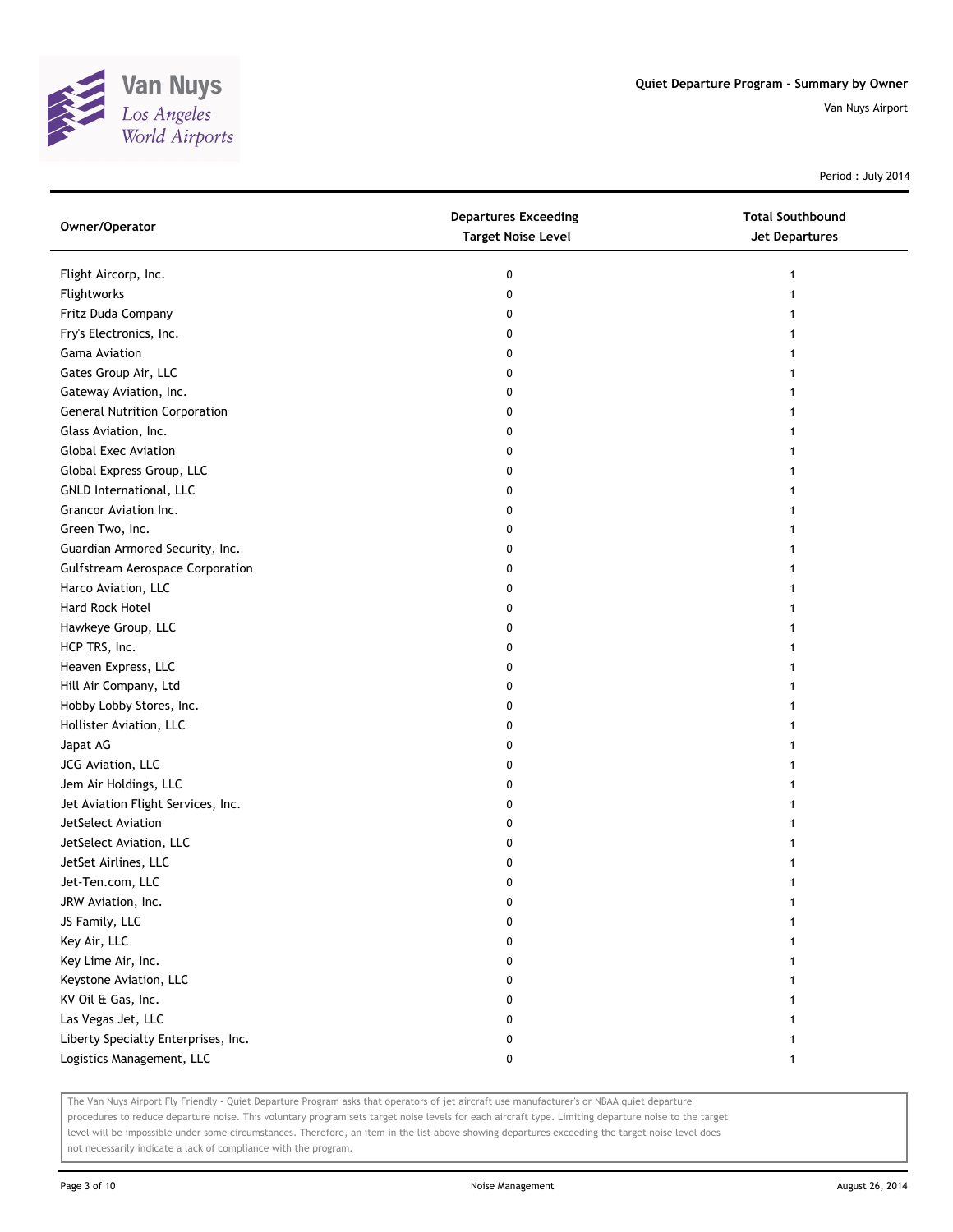

Period : July 2014

| Owner/Operator                              | <b>Departures Exceeding</b><br><b>Target Noise Level</b> | <b>Total Southbound</b><br><b>Jet Departures</b> |
|---------------------------------------------|----------------------------------------------------------|--------------------------------------------------|
| Lughnasa Management, LLC                    | 0                                                        | 1                                                |
| Lyon Aviation                               | 0                                                        |                                                  |
| M.M. Coal Company, Inc.                     | 0                                                        |                                                  |
| Mach One Air Charters, Inc.                 | 0                                                        |                                                  |
| Majestic Equipment Services, LLC            | 0                                                        |                                                  |
| MBA Graphics of Tampa, Inc.                 | 0                                                        |                                                  |
| Med Flight Air Ambulance, Inc.              | 0                                                        |                                                  |
| Meregrass, Inc                              | 0                                                        | 1                                                |
| MF Holding Group, LLC                       | 0                                                        |                                                  |
| <b>MGM Resorts International</b>            | 0                                                        |                                                  |
| Michels Corporation                         | 0                                                        |                                                  |
| Midland Financial Company Flight Department | 0                                                        |                                                  |
| Mike Moser, Inc.                            | 0                                                        |                                                  |
| Mike Post Productions, Inc.                 | 0                                                        |                                                  |
| Minnesota Choice Aviation V, LLC            | 0                                                        |                                                  |
| Monty Aviation, LLC                         | 0                                                        |                                                  |
| Moser Aviation, LLC                         | 0                                                        |                                                  |
| Motorola Mobility Aviation Holdings         | 0                                                        | 1                                                |
| N484JH - II, LLC                            | 0                                                        |                                                  |
| N702SJ, LLC                                 | 0                                                        |                                                  |
| N711 Aviation, LLC                          | 0                                                        |                                                  |
| National City Commercial Capital Co LLC     | 0                                                        |                                                  |
| National Pacific Fund, Inc.                 | 0                                                        |                                                  |
| Nevada 5 Aviation, LLC                      | 0                                                        |                                                  |
| Nevada Challenger, LLC                      | 0                                                        |                                                  |
| NIE Planes, LLC                             | 0                                                        |                                                  |
| Niznick Enterprises, Inc.                   | 0                                                        |                                                  |
| Nomad Aviation AG                           | 0                                                        |                                                  |
| Northcoast Jet, Inc.                        | 0                                                        |                                                  |
| Oaktree Capital Management, LP              | 0                                                        |                                                  |
| P.J. Kilkenny, LLC                          | 0                                                        |                                                  |
| Pacific Coast Jet Charter, Inc.             | 0                                                        |                                                  |
| Pacific International Marketing, Inc.       |                                                          |                                                  |
| Pairadice Air, LLC                          | 0                                                        |                                                  |
| Papy, LLC                                   | 0                                                        |                                                  |
| Paragon Airways                             | 0                                                        |                                                  |
| Parker Drilling Company                     | 0                                                        |                                                  |
| Parkhouse Aviation Limited                  | 0                                                        |                                                  |
| <b>Pentastar Aviation</b>                   | 0                                                        |                                                  |
| People's Choice Consulting, LLC             | 0                                                        |                                                  |
| Peregrine Point LLC                         | 0                                                        | 1                                                |

The Van Nuys Airport Fly Friendly - Quiet Departure Program asks that operators of jet aircraft use manufacturer's or NBAA quiet departure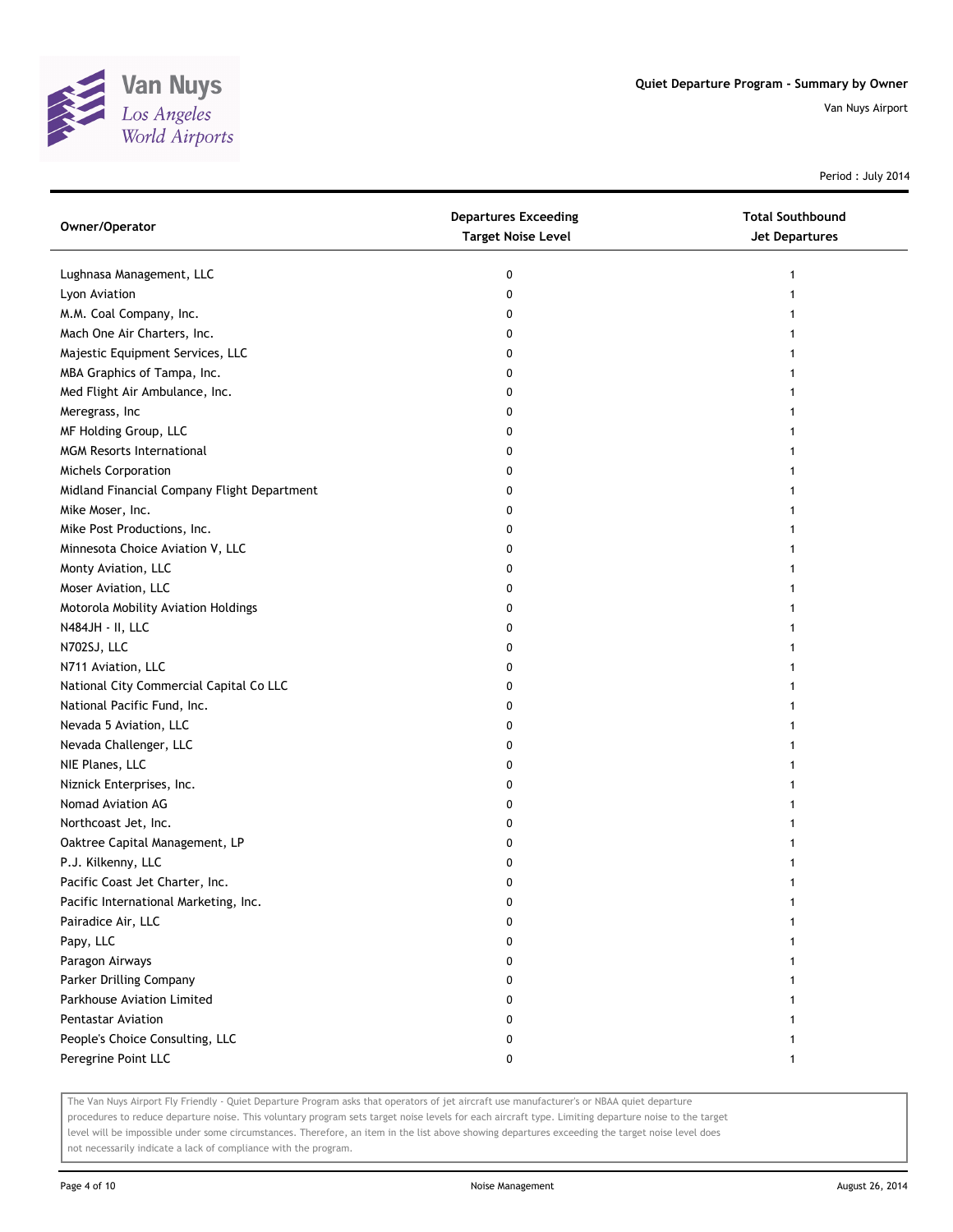

Period : July 2014

| Owner/Operator                           | <b>Departures Exceeding</b><br><b>Target Noise Level</b> | <b>Total Southbound</b><br><b>Jet Departures</b> |
|------------------------------------------|----------------------------------------------------------|--------------------------------------------------|
| Peterson Air, LLC                        | 0                                                        |                                                  |
| Pilgrim Enterprises, Inc.                | 0                                                        |                                                  |
| Premier Jets, Inc.                       | 0                                                        |                                                  |
| Private Jet Charters, LLC                | 0                                                        |                                                  |
| PVI, LLC                                 | 0                                                        |                                                  |
| Quinn Group, Inc.                        | 0                                                        |                                                  |
| Rail Management & Consulting Corporation | 0                                                        |                                                  |
| Regency Air, LLC                         | 0                                                        |                                                  |
| Regions Aviation Hangar                  | 0                                                        |                                                  |
| Remorex Pty. Ltd.                        | 0                                                        |                                                  |
| River Capital                            | 0                                                        |                                                  |
| RoDav Aviation, LLC                      | 0                                                        |                                                  |
| Roma 550, LLC                            | 0                                                        |                                                  |
| RSF Management Services, Inc.            | 0                                                        |                                                  |
| Running Water Land and Cattle Company    | 0                                                        |                                                  |
| Rupari Food Services, Inc.               | 0                                                        |                                                  |
| Samsung Techwin Aviation                 | 0                                                        |                                                  |
| Scott, D. Gregory                        | 0                                                        |                                                  |
| Scottsdale Hangar One, LLC               | 0                                                        |                                                  |
| Seagate Air, LLC                         | 0                                                        |                                                  |
| Select Medical Flight Department         | 0                                                        |                                                  |
| Senterra Real Estate Group, LLC          | 0                                                        |                                                  |
| Shear Water Aviation                     | 0                                                        |                                                  |
| <b>Short Hills Aviation</b>              | 0                                                        |                                                  |
| Snuff Mill Partners, LLC                 | 0                                                        |                                                  |
| <b>Starbase Aviation</b>                 | 0                                                        |                                                  |
| Stephenson Air Services, LLC             | 0                                                        |                                                  |
| SunTrust Leasing Corporation             | 0                                                        |                                                  |
| Superior Transportation Associates, Inc. | 0                                                        |                                                  |
| Surefoot, L.C.                           | 0                                                        |                                                  |
| Tempus Jets                              | 0                                                        |                                                  |
| <b>TFT Aviation</b>                      | 0                                                        |                                                  |
| The Brickman Group Ltd                   | U                                                        |                                                  |
| The Geo Group, Inc.                      | 0                                                        |                                                  |
| The Wave Equity Partners, LLC            | 0                                                        |                                                  |
| TLC Flight, LLC                          | 0                                                        |                                                  |
| Tracinda Corporation Flight Department   | 0                                                        |                                                  |
| Tracq, Dan                               | 0                                                        |                                                  |
| Trident Aviation Services, LLC           | 0                                                        |                                                  |
| Trijet Aviation Management, LLC          | 0                                                        |                                                  |
| Tristen Aviation Group, LLC              | 0                                                        |                                                  |

The Van Nuys Airport Fly Friendly - Quiet Departure Program asks that operators of jet aircraft use manufacturer's or NBAA quiet departure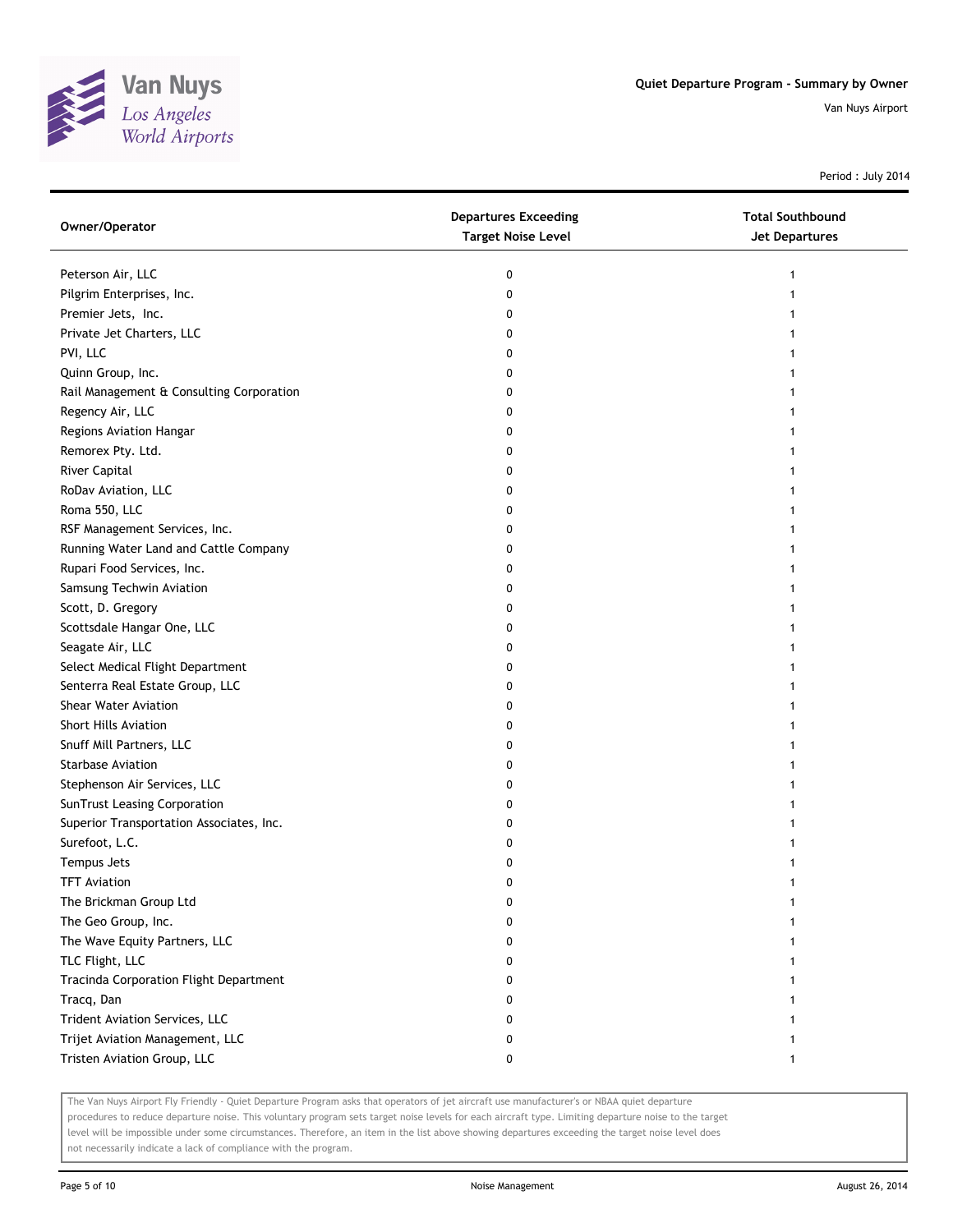

Period : July 2014

| Owner/Operator                      | <b>Departures Exceeding</b><br><b>Target Noise Level</b> | <b>Total Southbound</b><br><b>Jet Departures</b> |
|-------------------------------------|----------------------------------------------------------|--------------------------------------------------|
| TTI Aviation, LLC                   | 0                                                        | 1                                                |
| Van Nuys Skyways, Inc.              | 0                                                        | 1                                                |
| Vinnair, LLC                        | 0                                                        |                                                  |
| VISTAJET Luftfahrtunternehmen GmbH  | 0                                                        |                                                  |
| Voyager Jet Center, LLC             | 0                                                        |                                                  |
| W & J Air, LLC                      | 0                                                        |                                                  |
| Walldesign, Inc.                    | 0                                                        | 1                                                |
| White Cloud Aviation, Inc.          | 0                                                        | 1                                                |
| Whiteco Transportation, LLC         | 0                                                        | 1                                                |
| Winbrook LLC                        | 0                                                        |                                                  |
| Windsor Jet Management              | 0                                                        |                                                  |
| Acabel, LLC                         | 0                                                        | 2                                                |
| AEJ Services, LLC                   | 0                                                        | 2                                                |
| Aero Air, LLC                       | 0                                                        | 2                                                |
| Arrabon Management Services, LLC    | 0                                                        | 2                                                |
| Blue Star Management Services Corp  | 0                                                        | 2                                                |
| Blue Star Management Services Corp. | 0                                                        | 2                                                |
| Burkhart Enterprises, Inc.          | 0                                                        | 2                                                |
| Centaero Aviation                   | 0                                                        | 2                                                |
| Cessna Aircraft Company             | 0                                                        | 2                                                |
| Custom Jet Charters, LLC            | 0                                                        | 2                                                |
| ECC Leasing Company, Ltd.           | 0                                                        | 2                                                |
| Elite Aviation, LLC                 | 0                                                        | 2                                                |
| Flexnet (Jet Solutions)             | 0                                                        | 2                                                |
| Flightstar, Inc.                    | 0                                                        | 2                                                |
| FlyMex                              | 0                                                        | 2                                                |
| Global Holdings, LLC                | 0                                                        | 2                                                |
| <b>Grossman Company Properties</b>  | 0                                                        | 2                                                |
| Hedgerow, Inc.                      | 0                                                        | 2                                                |
| HIG Aviation Group, LLC             | 0                                                        | 2                                                |
| Howlin Flying Service, LLC          | 0                                                        | 2                                                |
| Jet Aviation Flight Services        | 0                                                        | 2                                                |
| Jet Management, LLC                 |                                                          | L                                                |
| Jet Source Charter, Inc.            | 0                                                        | 2                                                |
| Kalitta Charters, LLC               | 0                                                        | 2                                                |
| KAP Aviation, LLC                   | 0                                                        | 2                                                |
| Kingston Aviation, LLC              | 0                                                        | 2                                                |
| Komar Aviation Group                | 0                                                        | 2                                                |
| L60-215 Holdings, LLC               | 0                                                        | 2                                                |
| Luft Aviation Charter, Pty. Ltd.    | 0                                                        | 2                                                |
| M.D.C. Holdings, Inc.               | 0                                                        | 2                                                |

The Van Nuys Airport Fly Friendly - Quiet Departure Program asks that operators of jet aircraft use manufacturer's or NBAA quiet departure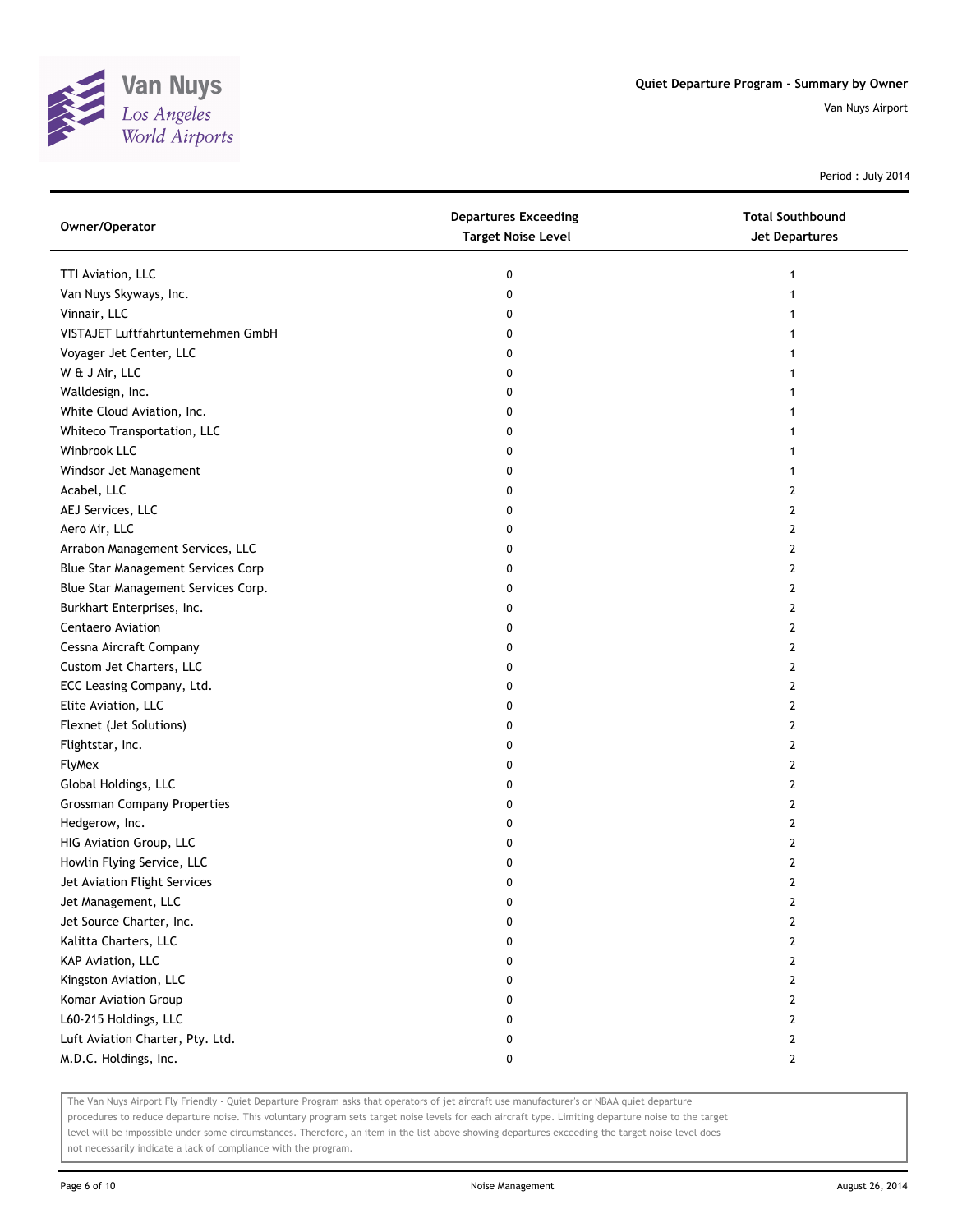

Period : July 2014

| Owner/Operator                                      | <b>Departures Exceeding</b><br><b>Target Noise Level</b> | <b>Total Southbound</b><br><b>Jet Departures</b> |
|-----------------------------------------------------|----------------------------------------------------------|--------------------------------------------------|
| Mannco, LLC                                         | 0                                                        | $\overline{2}$                                   |
| Merle Norman Cosmetics, Inc.                        | 0                                                        | $\overline{2}$                                   |
| N551V, LLC                                          | 0                                                        | 2                                                |
| N881WT, LLC                                         | 0                                                        | 2                                                |
| <b>NASCAR Aviation</b>                              | 0                                                        | 2                                                |
| Newsflight, Inc.                                    | 0                                                        | $\overline{2}$                                   |
| Northrop Grumman                                    | 0                                                        | 2                                                |
| Phoenix Air Group, Inc.                             | 0                                                        | 2                                                |
| R.O.P. Aviation, Inc.                               | 0                                                        | 2                                                |
| Red.com                                             | 0                                                        | 2                                                |
| RG Aviation, LLC                                    | 0                                                        | $\overline{2}$                                   |
| Rockjet2, LLC                                       | 0                                                        | 2                                                |
| SCB Falcon, LLC                                     | 0                                                        | 2                                                |
| Sentient Flight Group, LLC                          | 0                                                        | 2                                                |
| Sierra Papa, Inc.                                   | 0                                                        | 2                                                |
| SLFH Air, LLC                                       | 0                                                        | $\overline{2}$                                   |
| SMRK, LLC                                           | 0                                                        | 2                                                |
| SP Aviation, LLC                                    | 0                                                        | 2                                                |
| Starbase Aviation, LLC                              | 0                                                        | 2                                                |
| Swiflite Aircraft Corporation                       | 0                                                        | 2                                                |
| Takle Management, LLC                               | 0                                                        | $\overline{2}$                                   |
| The Duchossois Group, Inc.                          | 0                                                        | 2                                                |
| Thunder Spring - Wareham, LLC                       | 0                                                        | 2                                                |
| Union Gas Air Ventures, LLC                         | 0                                                        | 2                                                |
| Velox Aircraft, LLC                                 | 0                                                        | $\mathbf{2}$                                     |
| Waffle House, Inc.                                  | 0                                                        | $\overline{2}$                                   |
| <b>Washington Corporations</b>                      | 0                                                        | 2                                                |
| Wilmington Trust Company                            | 0                                                        | 2                                                |
| Winn Aviation                                       | 0                                                        | 2                                                |
| Wolfe Air Aviation                                  | 0                                                        | $\overline{2}$                                   |
| Aeropremiere, LLC                                   | 0                                                        | 3                                                |
| Air Rutter International DBA JetFlite International | 0                                                        | 3                                                |
| American International Group, Inc.                  | 0                                                        | 3                                                |
| A-Ron Resources, LLC                                | 0                                                        | 3                                                |
| Candybar Aviation, LLC                              | 0                                                        | 3                                                |
| Cove Aviation Partners, LLC                         | 0                                                        | 3                                                |
| DD251, LLC                                          | 0                                                        | 3                                                |
| Elite Air, Inc.                                     | 0                                                        | 3                                                |
| Golden State Air Charter, LLC                       | 0                                                        | 3                                                |
| Guardian Air Service, LP                            | 0                                                        | 3                                                |
| Jet Air Systems                                     | 0                                                        | 3                                                |

The Van Nuys Airport Fly Friendly - Quiet Departure Program asks that operators of jet aircraft use manufacturer's or NBAA quiet departure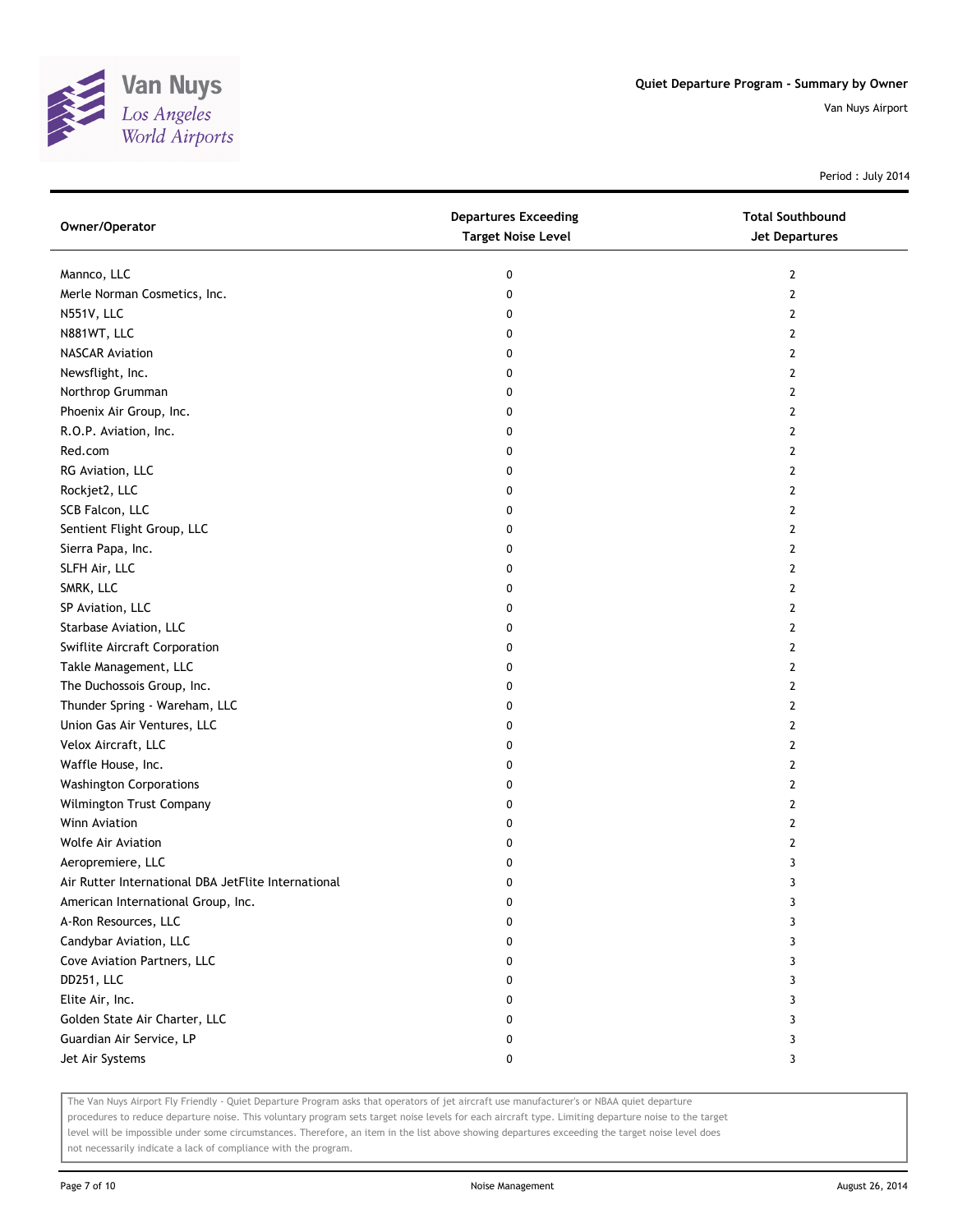

Period : July 2014

| Owner/Operator                      | <b>Departures Exceeding</b><br><b>Target Noise Level</b> | <b>Total Southbound</b><br>Jet Departures |
|-------------------------------------|----------------------------------------------------------|-------------------------------------------|
| K/S Aviation, LLC                   | 0                                                        | 3                                         |
| KaiserAir, Inc.                     | 0                                                        | 3                                         |
| KW Flight, LLC                      | 0                                                        | 3                                         |
| Leonard Green & Partners, LLC       | 0                                                        | 3                                         |
| <b>MC Aviation Corporation</b>      | 0                                                        | 3                                         |
| Mid South Jets, Inc.                | 0                                                        | 3                                         |
| Mr. Chow Enterprises, Ltd.          | 0                                                        | 3                                         |
| N702SS LLC                          | 0                                                        | 3                                         |
| NantWorks, LLC                      | 0                                                        | 3                                         |
| PMC Global, Inc.                    | 0                                                        | 3                                         |
| Pratt Aviation Pty. Ltd.            | 0                                                        | 3                                         |
| Rockstar, Inc.                      | 0                                                        | 3                                         |
| Sky Trek Aviation, Inc.             | 0                                                        | 3                                         |
| Sky Wide Ventures, LLC              | 0                                                        | 3                                         |
| Skybird Aviation, Inc.              | 0                                                        | 3                                         |
| <b>STA Jets</b>                     | 0                                                        | 3                                         |
| Sweet Jet, LLC                      | 0                                                        | 3                                         |
| <b>Thornton Corporation</b>         | 0                                                        | 3                                         |
| VCS Air, LLC                        | 0                                                        | 3                                         |
| <b>Wilshire Associates</b>          | 0                                                        | 3                                         |
| Woody in the Sky with Diamonds, LLC | 0                                                        | 3                                         |
| Ace Parts, LLC                      | 0                                                        | 4                                         |
| Advanced Air Management, Inc.       | 0                                                        | 4                                         |
| Air Finance Corporation             | 0                                                        | 4                                         |
| Ambrose Corporation                 | 0                                                        | 4                                         |
| Business Jet Managers, Inc.         | 0                                                        | 4                                         |
| Desert Jet, LLC                     | 0                                                        | 4                                         |
| ExcelAire Service, Inc.             | 0                                                        | 4                                         |
| Flightexec                          | 0                                                        |                                           |
| GS Brothers, Inc.                   | 0                                                        |                                           |
| Hot Mama Transport, LLC             | 0                                                        |                                           |
| Indigo Management Company           | 0                                                        | 4                                         |
| Int'l Union of Operating Engineers  | 0                                                        |                                           |
| Jet-Alliance, Inc.                  | 0                                                        |                                           |
| Latitude 33 Aviation LLC            | 0                                                        |                                           |
| Meridian Air Charter                | 0                                                        |                                           |
| Presidential Aviation, Inc.         | 0                                                        |                                           |
| RB Aircraft Leasing, LLC            | 0                                                        |                                           |
| SIG Aviation, LLC                   | 0                                                        |                                           |
| Skyway Aero, Inc.                   | 0                                                        |                                           |
| Teknon, LLC                         | 0                                                        |                                           |

The Van Nuys Airport Fly Friendly - Quiet Departure Program asks that operators of jet aircraft use manufacturer's or NBAA quiet departure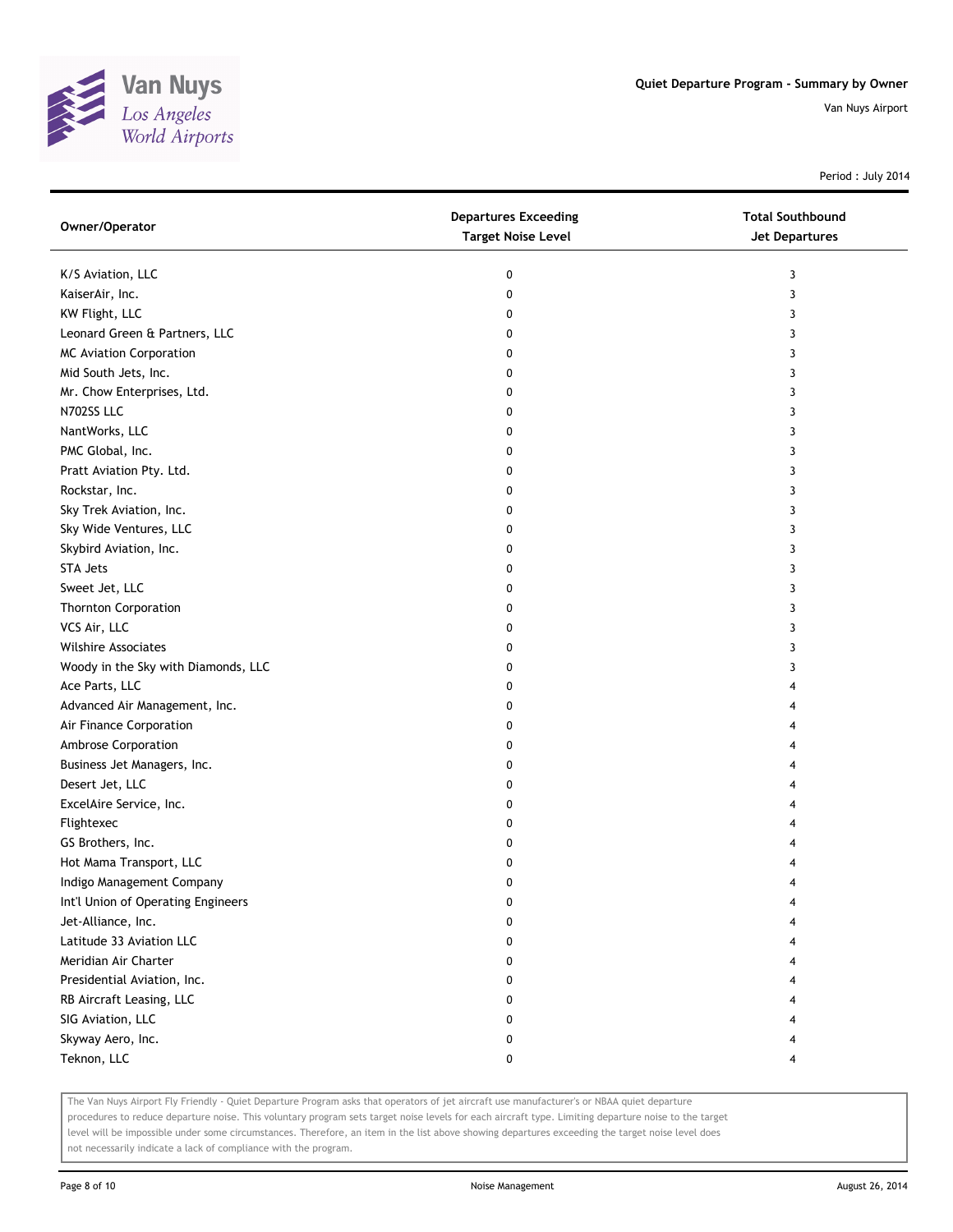

Period : July 2014

| Owner/Operator                     | <b>Departures Exceeding</b><br><b>Target Noise Level</b> | <b>Total Southbound</b><br><b>Jet Departures</b> |
|------------------------------------|----------------------------------------------------------|--------------------------------------------------|
| Air Kaitar, LLC                    | 0                                                        | 5                                                |
| Allen Lund Company, Inc.           | 0                                                        | 5                                                |
| Ares Technical Administration, LLC | 0                                                        | 5                                                |
| <b>Chevron Aviation Services</b>   | 0                                                        | 5                                                |
| Golden State Jet, LLC              | 0                                                        | 5                                                |
| N36MU, LLC                         | 0                                                        | 5                                                |
| Oakmont Corporation                | 0                                                        | 5                                                |
| Platinum Equity, LLC               | 0                                                        | 5                                                |
| Red Wing Aeroplane Co., LLC        | 0                                                        | 5                                                |
| Solairus Aviation                  | 0                                                        | 5                                                |
| The DIRECTV Group, Inc.            | 0                                                        | 5                                                |
| <b>XOJET INC</b>                   | 0                                                        | 5                                                |
| Air Lease Corporation              | 0                                                        | 6                                                |
| Biscuit Aviation, LLC              | 0                                                        | 6                                                |
| Friedkin Aviation, Inc.            | 0                                                        | 6                                                |
| MC Group                           | 0                                                        | 6                                                |
| Memley Aviation                    | 0                                                        | 6                                                |
| Mendota Aircraft Management, LLC   | 0                                                        | 6                                                |
| Raspberry Consulting, LLC          | 0                                                        | 6                                                |
| SP Aviation, Inc.                  | 0                                                        | 6                                                |
| Talon Air, Inc.                    | 0                                                        | 6                                                |
| AG Logistic Services, LLC          | 0                                                        | 7                                                |
| Airbar, LLC                        | 0                                                        | 7                                                |
| Corporate Flight International     | 0                                                        | 7                                                |
| Current Aviation Group, Inc.       | 0                                                        | 7                                                |
| Loretto Aviation, LLC              | 0                                                        | 7                                                |
| Occidental Petroleum Corporation   | 0                                                        | 7                                                |
| R&S Aviation, Inc.                 | 0                                                        | 7                                                |
| Space Exploration Technologies     | 0                                                        | 7                                                |
| Threshold Technologies, Inc.       | 0                                                        | 7                                                |
| Aviation Consultants, Inc.         | 0                                                        | 8                                                |
| Blue Sky 45, LLC                   | 0                                                        | 8                                                |
| Mid America Jet, Inc.              | 0                                                        | 8                                                |
| Sands Aviation, LLC                | 0                                                        | 8                                                |
| Glenbrook Capital Logistics, LLC   | 0                                                        | 9                                                |
| Sun Air Jets, LLC                  | 0                                                        | 9                                                |
| Executive Jet Management, Inc.     | 0                                                        | 10                                               |
| Paramount Pictures Corporation     | 0                                                        | 10                                               |
| Tull Family Trust C/O Mickey Segal | 0                                                        | 10                                               |
| West Coast Charters, LLC           | 0                                                        | 10                                               |
| Paramount Citrus Aviation          | 0                                                        | 11                                               |

The Van Nuys Airport Fly Friendly - Quiet Departure Program asks that operators of jet aircraft use manufacturer's or NBAA quiet departure